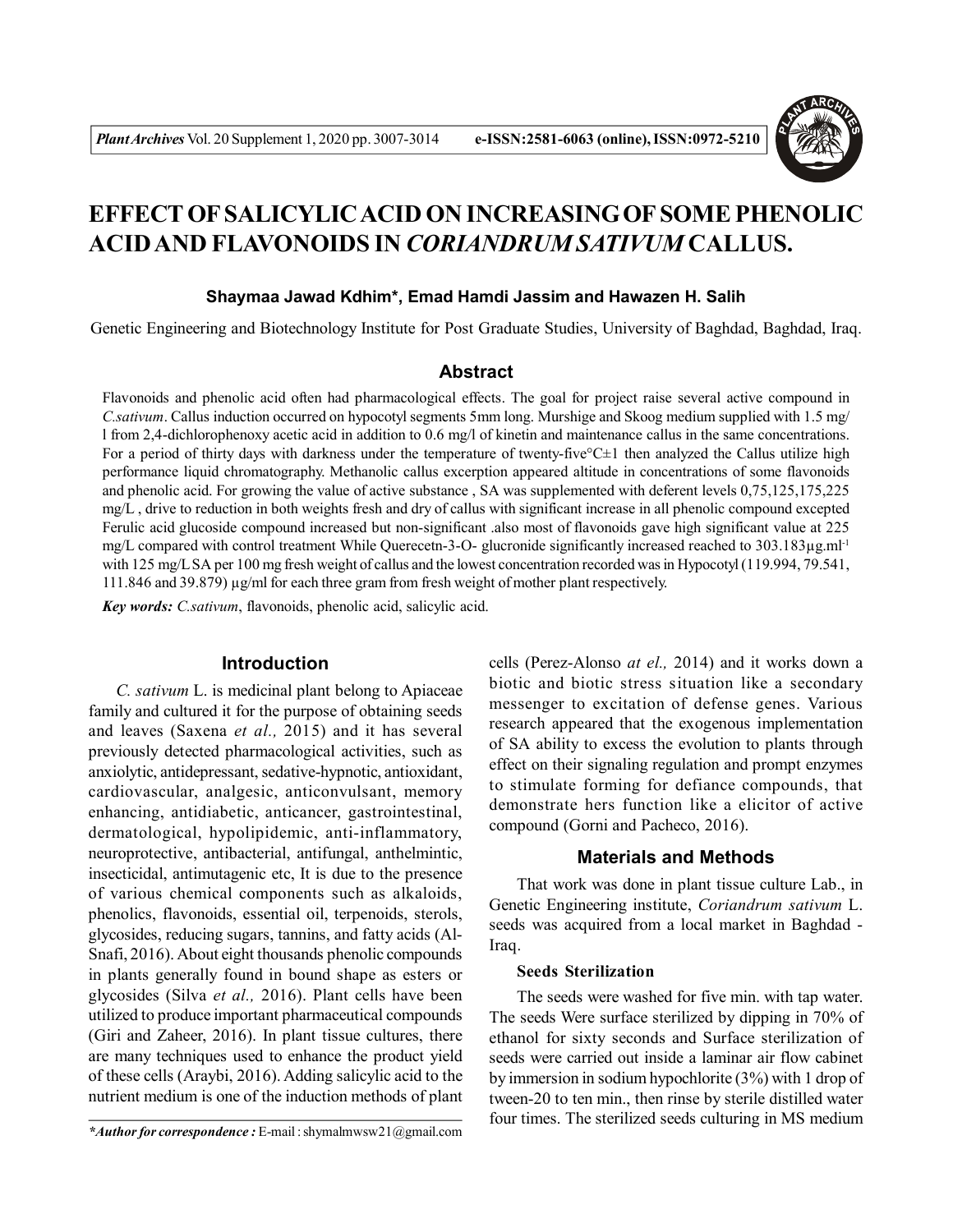without hormones about (1-2) seeds in each screw glass tube containing 10 ml of MS medium incubated at 25  $\pm 1$ <sup>o</sup>C for 16/8 hours (light/dark) a light intensity of (1000 lux). Two weeks after germination the seedlings attained sufficient growth Fig 1 to be used for callus induction.



**Fig. 1:** A. Seeds of *Coriandrum sativum* B.Seedling of *Coriandrum sativum.*



**Fig. 2:** Callus induction from Hypocotyl explant

## **Medium Preparation and Callus Induction.**

MS medium (Murashige and Skoog, 1962) was prepared, with 30000 mg. $L^{-1}$  sucrose and pH was 5.5 using  $(0.1 \text{ N})$  NaOH or  $(0.1 \text{ N})$  HCl, complete volume to 1000 ml and with different levels of auxins (2, 4-D 0.0, 0.5, 1.0, 1.5) mg/L in combination with various concentration of cytokines (Kinetin 0.0, 0.4, 0.6, 0.8) mg/ L then  $(7000 \text{ mg} L^{-1})$  agar was added to the medium after that all components were put on a hotplate magnetic stirrer till boiling. Then aliquots of (10 ml) were poured in the screw glass tubes (85 x 28) mm then put in autoclaved at  $121\degree C$ , 1.04 Kg.cm-2 pressures to fifteen minute and leave it to cool at room temperature and became ready for use. The explants Hypocotyls which obtained from seedling transferring to petri dish were cut into  $(0.5 \text{ cm})$ long inside a laminar air flow cabinate and cultured on

**Table 1:** Impact of salicylic acid on callus fresh and dry weight to *C. Sativum* after 4 weeks.

| $SA$ mg $\lvert$ | <b>Fresh weight</b> | Dry weight |
|------------------|---------------------|------------|
|                  | 408.00              | 26.52      |
| 75               | 394.30              | 25.62      |
| 150              | 386.60              | 25.12      |
| 225              | 375.40              | 24.35      |
| 300              | 361.70              | 23.51      |
| LSD0.05          | $17.334*$           | $1.127*$   |

 $*(P<0.05)$ 

Table 2: effect of salicylic acid on increasing of phenolic ( $\mu$ g.ml<sup>-1</sup>) in *C.Sativum* callus analyzed by HPLC.

| <b>SA</b> | Gallic  |          | <b>Benzoic</b> Dimethoxy | Ferulic   | P-comuaroyl | $3-0$       |
|-----------|---------|----------|--------------------------|-----------|-------------|-------------|
| $mg.l-1$  | acid    | acid     | cinnmoyl                 | acid      | quinic      | Caffeoyl    |
|           |         |          | hexoside                 | glucoside | acid        | quinic acid |
| $\theta$  | 69.624  | 113.815  | 193.118                  | 90.693    | 144.298     | 183.728     |
| 75        | 87.731  | 135.254  | 198.840                  | 94.281    | 116.313     | 234.106     |
| 125       | 104.773 | 139.221  | 242.265                  | 114.957   | 191.245     | 340.060     |
| 175       | 112.577 | 156.510  | 275.917                  | 123.078   | 136.406     | 336.130     |
| 225       | 123.102 | 163.675  | 289.701                  | 124.555   | 195.027     | 397.116     |
| LSD 0.05  | 39.686* | $44.63*$ | $70.83*$                 | 37.23 NS  | $42.76*$    | $61.68*$    |

#### $*(P<0.05)$ .

**Table 3:** Effect of salicylic acid on increasing of flavonoids ( $\mu$ g.ml<sup>-1</sup>) in *C.sativum* callus analyzed by HPLC.

| <b>SA</b>           | Ouerecetin-3- |              | Querecetn-3-   Querecetin-3-   Kaempferol- |                            |
|---------------------|---------------|--------------|--------------------------------------------|----------------------------|
| $mg.l-1$            | O-rutinoside  | O-glucronide |                                            | O-glucoside 3-O-rutinoside |
| $\theta$            | 121.973       | 126.181      | 114.735                                    | 112.069                    |
| 75                  | 248.621       | 178.882      | 158.554                                    | 156.067                    |
| 125                 | 281.713       | 303.183      | 193.006                                    | 162.823                    |
| 175                 | 333.727       | 174.938      | 171.119                                    | 195.649                    |
| 225                 | 390.405       | 286.337      | 246.975                                    | 238.734                    |
| LSD <sub>0.05</sub> | $87.38**$     | 7197*        | $76.44*$                                   | $68.02*$                   |

 $*(P<0.05)$ .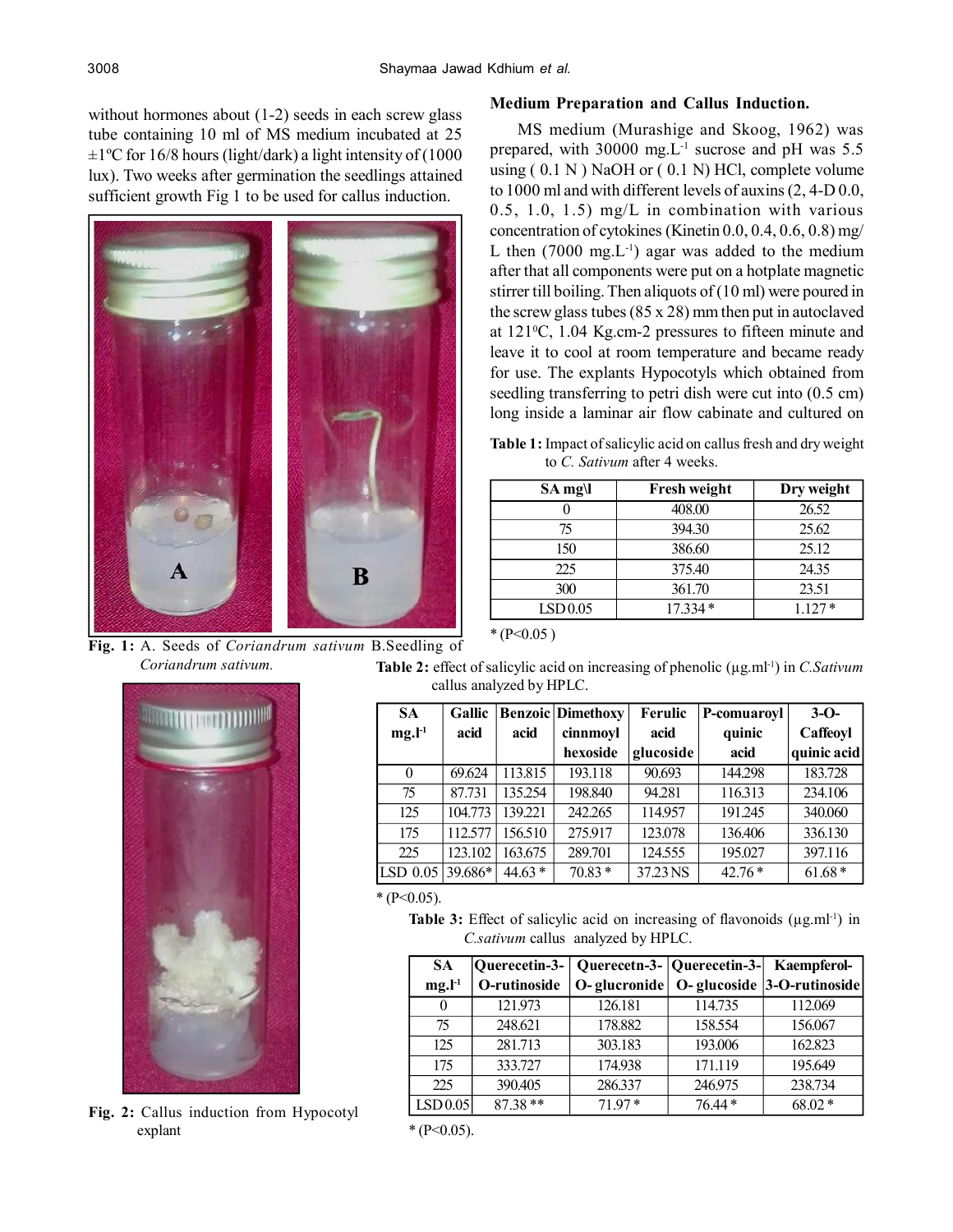

**Fig. 3: (A)** HPLC analysis of reference standards phenolic acid and flavonoids

|                               | <b>Active compound</b>      |          | retention time | Area   |
|-------------------------------|-----------------------------|----------|----------------|--------|
|                               |                             | compound | (minute)       |        |
|                               | Gallic acid                 |          | 2.212          | 153030 |
|                               | Benzoic acid                | 2        | 3.147          | 112410 |
|                               | Dimethoxy cinnmoyl hexoside | 3        | 4.492          | 109330 |
| phenolic acid<br>$(\mu g.m1)$ | Ferulic acid glucoside      | 4        | 6.072          | 113927 |
|                               | P-comuaroyl quinic acid     | 5        | 7.093          | 101734 |
|                               | 3-O-Caffeoyl quinic acid    | 6        | 8.776          | 51553  |
|                               | Querecetin-3-O-rutinoside   | 7        | 9.828          | 118364 |
|                               | Querecetn-3-O-glucronide    | 8        | 10.893         | 119188 |
| Flavonoids<br>$(\mu g.mI^1)$  | Querecetin-3-O- glucoside   | 9        | 12,003         | 143700 |
|                               | Kaempferol-3-O-rutinoside   | 10       | 12.85          | 131961 |



MS medium. Explants were kept in  $(25\pm1\degree C)$  temperature under dark after 5 weeks of incubation callus formation from explants Fig. 2. Fresh and dry weighing of callus was recorded**.**

## **Stimulation active compounds of callus**

Form the best result (200 mg) of callus that initiated from hypocotyl explant was sub cultured onto MS medium complete with 1.5 2, 4-D and 0.6 Kin that gave high fresh and dry weights for callus induction. With the inclusion of the SA at the concentrations (0, 75, 125, 175, 225 mg/L).

# **Extraction of phenolic and flavonoids compounds**

Three gram of Hypocotyls powder as well as callus 100 mg by paste-motor the samples crushed in tiny segment after that suspending sample in five ml of ethanolic-water  $(80:20,v/v)$  and was display for ultra-sonication withe 60% obligation cycles for 15 min to the final sample the pure supernatant of all sample was undergo to treatment of charcoal for tak off pigments before evaporation beneath vacuum desiccated samples in methanolic of one ml HPLC the mixture were re-suspended via vortex and pass into 2.5  $\mu$ m disposable filter and at 4 $\rm ^{o}C$ was stored to more analysis , after that the HPLC was inoculated with 20 µl of the sample at most favorable conditions(Suarez, *et al*., 2005).

## **High Performance Liquid Chromatography (HPLC)**

The separation done through liquid chromatography Shimadzu 10 AV-LC equipped by binary delivery pump model LC-10A shimadzu, the eluted peaks were monitored by UV-V is 10A-SPD spectrophotometer. The compounds discrete via, Fast Liquid Chromatographic column.

### **HPLC Condition**

Column: phenomenex C-18um particle size (50 X2.0 mm I.D) Mobile Phase: linear A : HPLC grade  $0.1\%$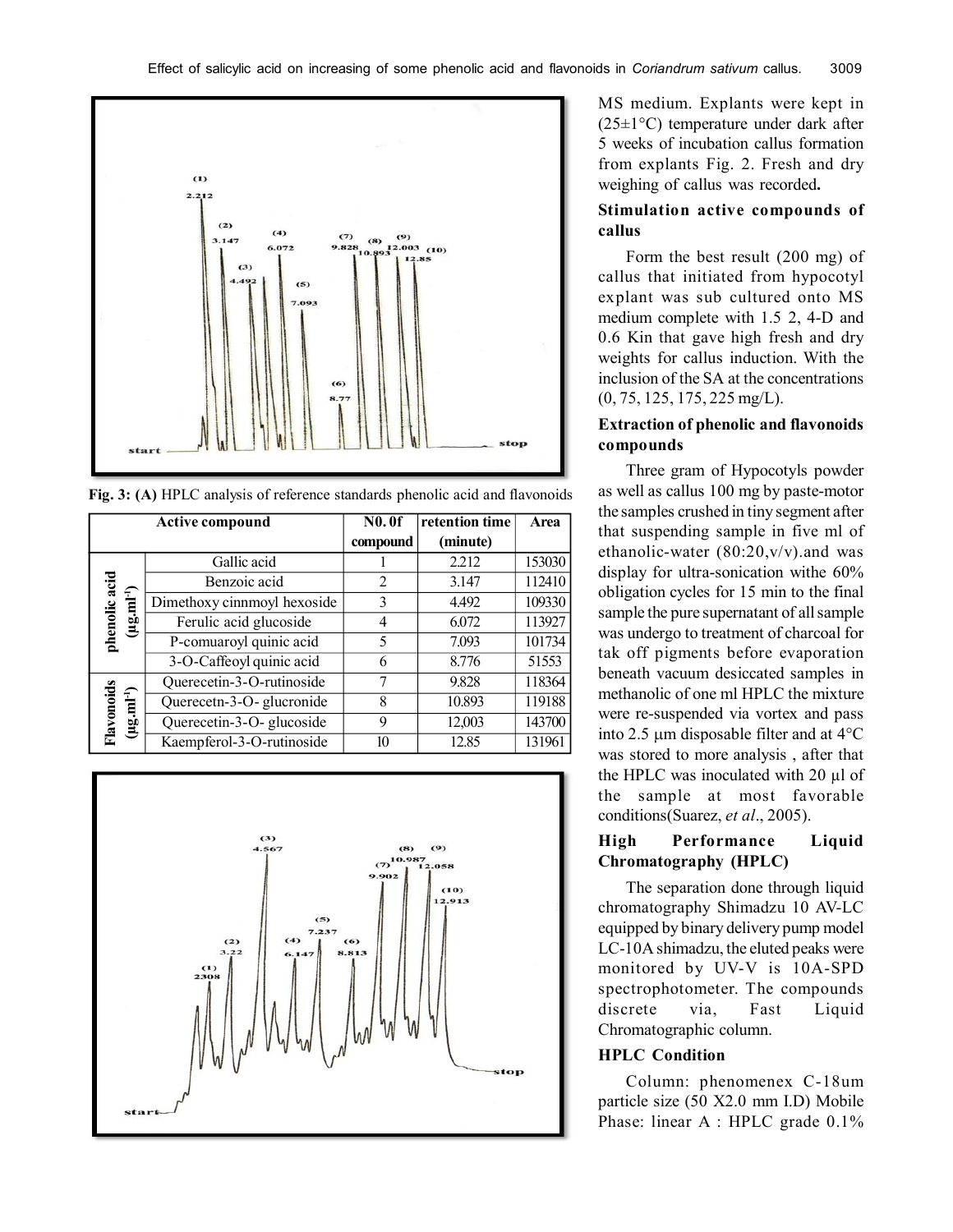**Fig. 3(B):**HPLC analysis of phenolic acid and flavonoids in callus without formic acid, B : HPLC grade(6:3:1, v/v) of treatment.

|                                        | <b>Active compound</b>      | <b>N0.0f</b> | retention time | Area   |
|----------------------------------------|-----------------------------|--------------|----------------|--------|
|                                        |                             | compound     | (minute)       |        |
|                                        | Gallic acid                 |              | 2.308          | 85236  |
|                                        | Benzoic acid                | 2            | 3.22           | 102352 |
| phenolic acid<br>$(\mu g.m^{1-l})$     | Dimethoxy cinnmoyl hexoside | 3            | 4.567          | 168921 |
|                                        | Ferulic acid glucoside      | 4            | 6.147          | 82659  |
|                                        | P-comuaroyl quinic acid     | 5            | 7.237          | 117440 |
|                                        | 3-O-Caffeoyl quinic acid    | 6            | 8.813          | 75774  |
|                                        | Querecetin-3-O-rutinoside   | 7            | 9.902          | 115498 |
|                                        | Querecetn-3-O-glucronide    | 8            | 10.987         | 120314 |
| Flavonoids<br>$(\mu g.m^{1\text{-}l})$ | Querecetin-3-O- glucoside   | 9            | 12.058         | 131899 |
|                                        | Kaempferol-3-O-rutinoside   | 10           | 12.913         | 118310 |



**Fig. 3: (C)** HPLC analysis of phenolic acid and flavonoids in callus at concentration (75 mg/l) of SA

|                              | <b>Active compound</b>      |          | retention time | Area   |
|------------------------------|-----------------------------|----------|----------------|--------|
|                              |                             | compound | (minute)       |        |
|                              | Gallic acid                 |          | 2.292          | 107404 |
| phenolic acid                | Benzoic acid                | 2        | 3.21           | 121631 |
| $(\mu g.mI^{-1})$            | Dimethoxy cinnmoyl hexoside | 3        | 4.542          | 173926 |
|                              | Ferulic acid glucoside      | 4        | 6.117          | 85929  |
|                              | P-comuaroyl quinic acid     | 5        | 7.213          | 94664  |
|                              | 3-O-Caffeoyl quinic acid    | 6        | 8.83           | 96551  |
|                              | Querecetin-3-O-rutinoside   | 7        | 99             | 269511 |
|                              | Querecetn-3-O-glucronide    | 8        | 10.967         | 170565 |
| Flavonoids<br>$(\mu g.mI^1)$ | Querecetin-3-O- glucoside   | 9        | 12.048         | 182274 |
|                              | Kaempferol-3-O-rutinoside   | 10       | 12.88          | 164758 |

acetonitrile:methanol:0.1% formic acid, gradient program from 0% B to 100% B to ten min. Flow average: 1.2 ml/minute injection volume: 20ul the concentration of active substances was quantified by comparing the area of standard package with an area of the model under the same condition (Budhiraja, 2004). by using the following low:

Concentration of compound = area of sample/ area of standard  $\times$  concentration of standard × dilution factor.

Conc. For standard: 25µg/ml , Dilution factor: 5µg/ml

Than the results were compared with the mother plant.

# **Statistical Analysis and Experimental Design**

The all experiments executed with ten replicates and utilized ANOVA to statistically analyzed by two-way analysis of variance test using SAS statistical program and completely randomized block design and the differences between group were compared using LSD at  $(P<0.05)$ . (SAS, 2012).

# **Results and Discussion**

All levels of salicylic acid (0, 75, 150, 225 and 300 mg. $l<sup>-1</sup>$ ) due to a significant reduction occurred at mean of callus fresh and dry weight. Control treatment recorded the highest callus fresh and dry weighing  $(406.30)$  and  $(26.40)$  mg respectively compared with different concentrations of salicylic acid. (Table 1).

Perhaps the difference in the aqueous relationships of cells leads to high pressure on the cells and this requires that the cells reorganize their osmotic stress in a manner consistent with the external conditions that are exposed to the cells and this leads to a decrease in the water readiness and then melts nutrition from the medium where the cells grow and thus negatively effects on growth of callus cells (Yao, 2003) SA suppresses growth of cells by inhibiting the formation of ATP and respiration process, leading to decrease cell size or death, as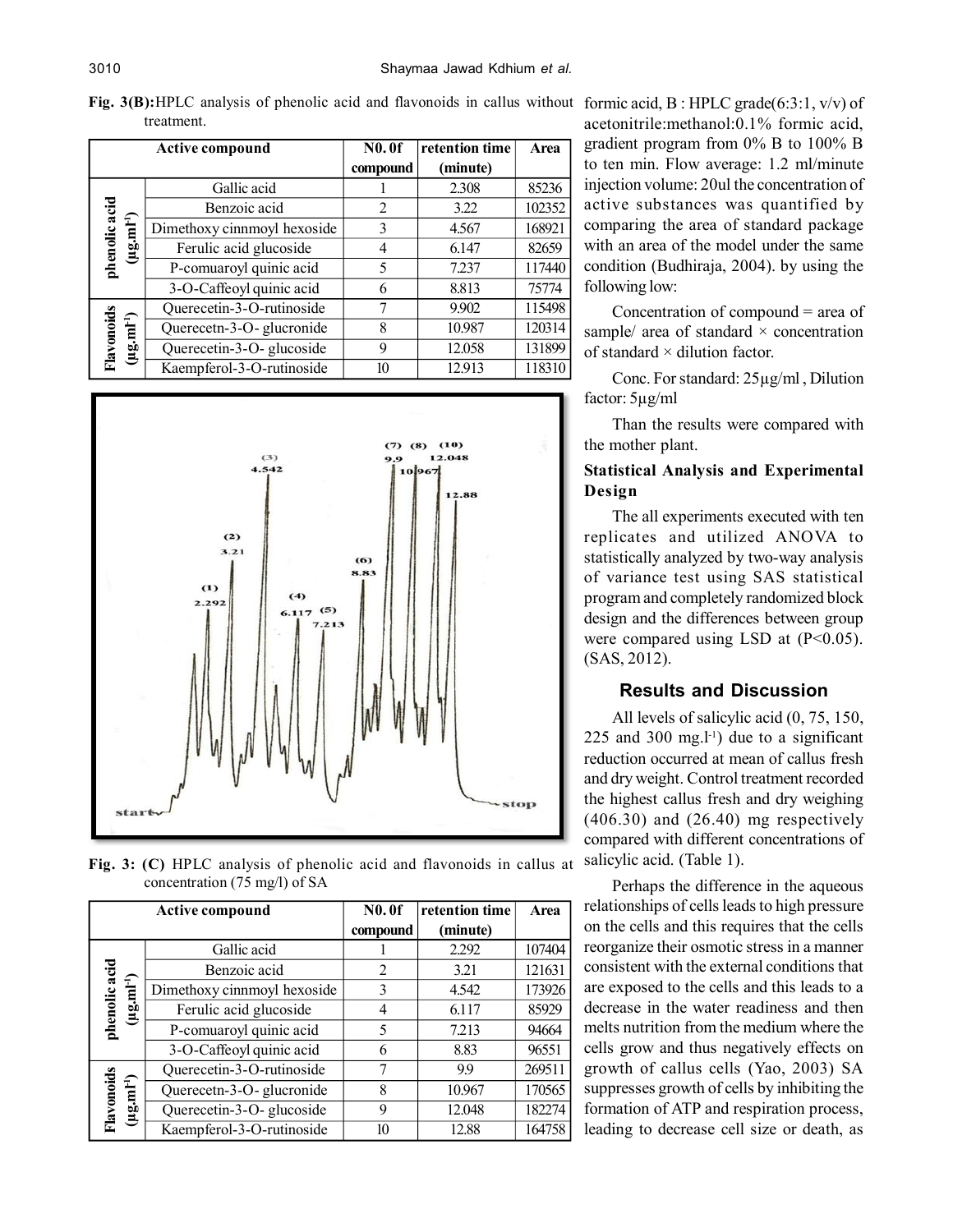

**Fig. 3: (D)** HPLC analysis of phenolic acid and flavonoids in callus at concentration (125mg/l ).

|                                   | <b>Active compound</b>      |                | retention time | Area   |
|-----------------------------------|-----------------------------|----------------|----------------|--------|
|                                   |                             | compound       | (minute)       |        |
|                                   | Gallic acid                 |                | 2.31           | 128267 |
|                                   | Benzoic acid                | $\mathfrak{D}$ | 3.233          | 125199 |
|                                   | Dimethoxy cinnmoyl hexoside | 3              | 4.57           | 211910 |
| phenolic acid<br>$(\mu g.mI^{1})$ | Ferulic acid glucoside      |                | 6.142          | 104774 |
|                                   | P-comuaroyl quinic acid     | 5              | 7.212          | 155649 |
|                                   | 3-O-Caffeoyl quinic acid    | 6              | 8.818          | 140249 |
|                                   | Querecetin-3-O-rutinoside   | 7              | 9.927          | 266757 |
| Flavonoids<br>$(\mu g.m^{1-l})$   | Querecetn-3-O-glucronide    | 8              | 11.013         | 289086 |
|                                   | Querecetin-3-O- glucoside   | 9              | 12.075         | 221880 |
|                                   | Kaempferol-3-O-rutinoside   | 10             | 12.928         | 171890 |

occurred in plant tissue cultures of tobacco (Vicente and Plasencia, 2011). The results of this study on callus induction of *C. sativum* agree with the studies conducted by Chaichana and Dheeranupattana, (2012). Who reported that SA inhibits callus growth in *Stemona sp*. imposing a strong suppression. Rezaei *et al*., in 2011 observed that the results when high level of SA led to a significant lowering in cell development, Comparison with the treatment free from SA in *Taxus baccata* L.

# **Impact of salicylic acid on production of phenolic acid in** *C. Sativum* **callus**

The data in table 2 appeared that usage of salicylic acid at 225 mg.l<sup>-1</sup> concentration gave significantly increased in all phenolic compound Gallic acid, Benzoic acid, Dimethoxy cinnmoyl hexoside, Ferulic acid glucoside, Pcomuaroyl quinic acid and 3-O-Caffeoyl quinic acid reached to123.102, 163.675, 289.701, 124.555, 195.027 and 397.116µg.ml-1 respectively compared with control treatment which recorded of 69.624, 113.815, 193.118, 144.298 and 183.728 µg\l each 100 mg fresh weight from callus except Ferulic acid glucoside gave highe value at 225 mg.l-1 concentration reached to 124.555 but non significant differences recorded compared with control . Fig. 3 (A, B, C, D, E, F) the callus tissues extract gave high content of phenolic acid compounds compared with the same compounds in mother plant as declared in table 4 and Fig. 4.

## **Impact of salicylic acid on production of flavonoids in** *C. sativum* **callus**

The results in the Table 3 Fig. 3 (A, B, C, D, E, F) displayed that, usage of salicylic acid at  $225$  mg.<sup>1-1</sup> concentration gave high significant value of Querecetin-3-O-rutinoside, Querecetin-3-O- glucoside and Kaempferol-3-Orutinoside reached to (390.405, 246.975 and  $238.734 \mu g$ .ml<sup>-1</sup>) respectively compared with control which recorded 121.973, 114.735 and112.069 µg.ml-1 each 100 mg of callus fresh weight. Whereas Querecetn-3-O- glucronide significantly increased reached to 303.183µg\ml at 125 mg\l concentration of salicylic acid in comparison with control that registered 126.181µg\ml each 100 mg of callus fresh weight.

While Querecetin-3-O-rutinoside, Querecetn-3-O-glucronide, Querecetin-3-O- glucoside and Kaempferol-3-Orutinoside the lowest concentration recorded was in Hypocotyls (119.994, 79.541, 111.846 and 39.879) µg\ml each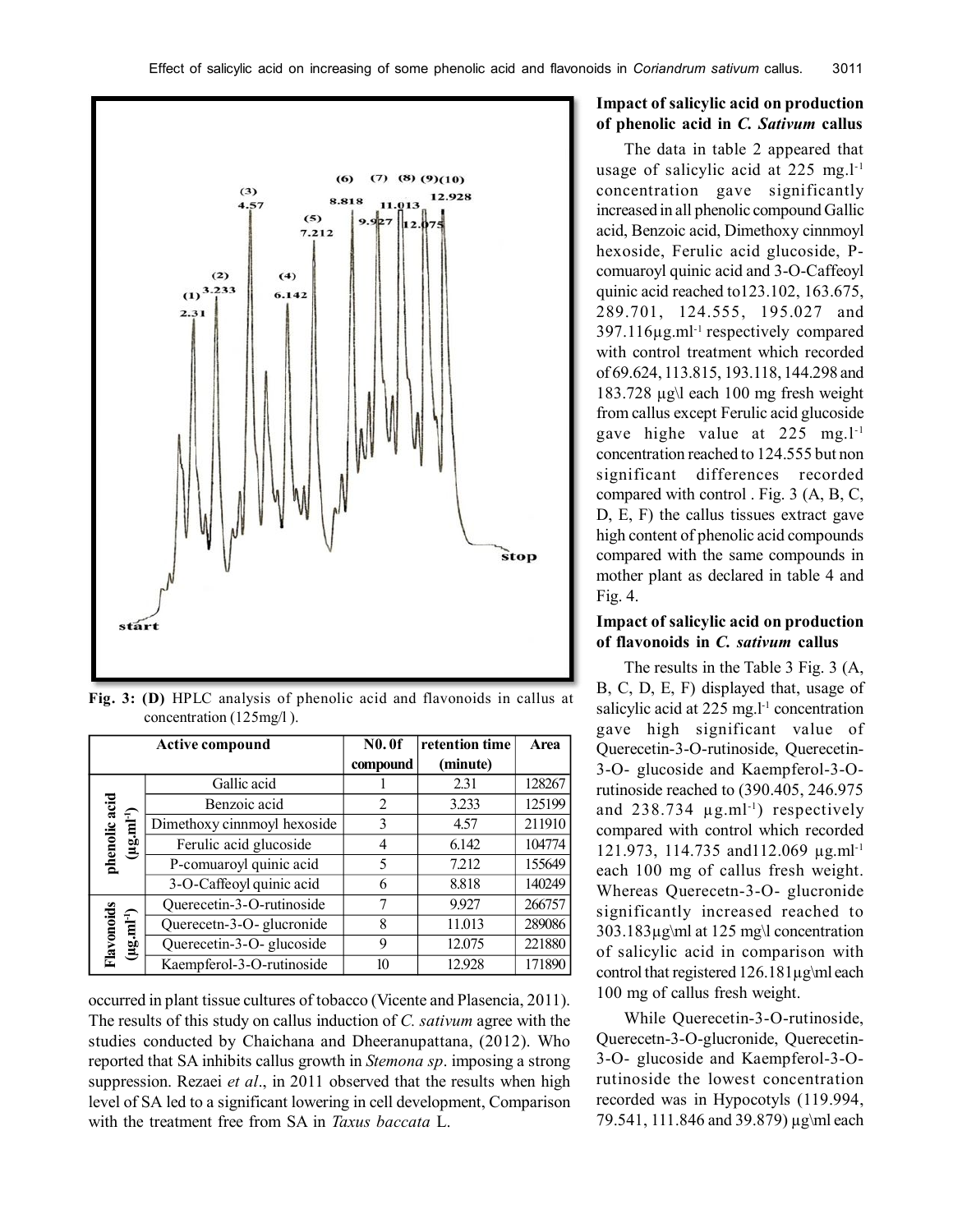

**Fig. 3: (E)** HPLC analysis of phenolic acid and flavonoids in callus at concentration(175mg/l) of SA

|                                           | <b>Active compound</b>      |          | retention time | Area   |
|-------------------------------------------|-----------------------------|----------|----------------|--------|
|                                           |                             | compound | (minute)       |        |
|                                           | Gallic acid                 |          | 2.307          | 137821 |
|                                           | Benzoic acid                | 2        | 3.227          | 140746 |
| phenolic acid<br>$(\mu g.m^{1\text{-}1})$ | Dimethoxy cinnmoyl hexoside | 3        | 4.582          | 241346 |
|                                           | Ferulic acid glucoside      | 4        | 6.15           | 112175 |
|                                           | P-comuaroyl quinic acid     | 5        | 7.232          | 111017 |
|                                           | 3-O-Caffeoyl quinic acid    | 6        | 8.807          | 138628 |
|                                           | Querecetin-3-O-rutinoside   | 7        | 9.927          | 316010 |
| Flavonoids<br>$(\mu g.m^{1\text{-}l})$    | Querecetn-3-O-glucronide    | 8        | 10.975         | 166804 |
|                                           | Querecetin-3-O- glucoside   | 9        | 12.075         | 196718 |
|                                           | Kaempferol-3-O-rutinoside   | 10       | 12.918         | 206544 |

3g fresh weight of field plant as mentioned in table 4 and Fig. 4.

# **Discussion**

Salicylic acid acts as a biotic elicitor in plants and has ability for increasing produce different compounds of active substance like alkaloids, phenols, flavonoids and terpenes, (Ali et *al.,* 2006; Silva *et al*., 2014). The biosynthesis and increasing production of some different compounds like flavonoids and phenolic acids in response to elicitors' addition; particularly salicylic acid may be clarified through the inducement of a

condition of oxidative stress (Perez et *al.,* 2014). The results in table 2 and 3 showed that, high value of phenolic acid and flavonoids accomplished with modified MS medium having 225mg/l of salicylic acid the reason may due the salicylic acid mode of action via its intervention with an antioxidant enzymes where the suppression of the enzyme catalase would give rise to increasing in cellular levels of hydrogen peroxide which have a role in increment of secondary metabolites production in plant like a second messenger (Askari and Ehsanzadeh, 2015). Salicylic acid has been utilized in the inducement of flavonoids and polyphenols in callus, cell suspension, and tissue cultures of diverse plant families (Gadzovska *et al.,* 2013). Some researchers testified that the using of salicylic acid as elicitors caused increment of flavonoid of cultures of cell suspension, (2.1, 1.5) time greater than the control (Wang *et al.*, 2015). Also Jassim and Ameen (2014) showed that SA also increased the Serpentine, Vinblastine and Vincristine in the callus of *Catharanthus roseus.* HPLC analysis of Active compounds in mother plants (hypocotyl) of

*C. stivum* has not been listed active compounds only after utilizing three gm from fresh Hypocotyl of *C. sativum* in comparison to one hundred mg of free salicylic acid. Such may be consequent to that biosynthesis of effective substances at quite lower amounted to 0.0005% in plants. (Ebrahimzadeh *et al*., 1996).

# **Conclusion**

Salicylic acid is good elicitors for increasing all phenolic acids and flavonoids compounds in *Corindrum sativum* callus, greater than such grown on MS media free of salicylic acid that is beneficial for the pharmacological manufacture.

### **References**

Ali, M., K.W. Yu, E.J. Hahn and K.Y. Paek (2006). Methyl jasmonate and salicylic acid elicitation induces ginsenosides accumulation, enzymatic and nonenzymatic antioxidant in suspension culture *Panax ginseng* roots in bioreactors.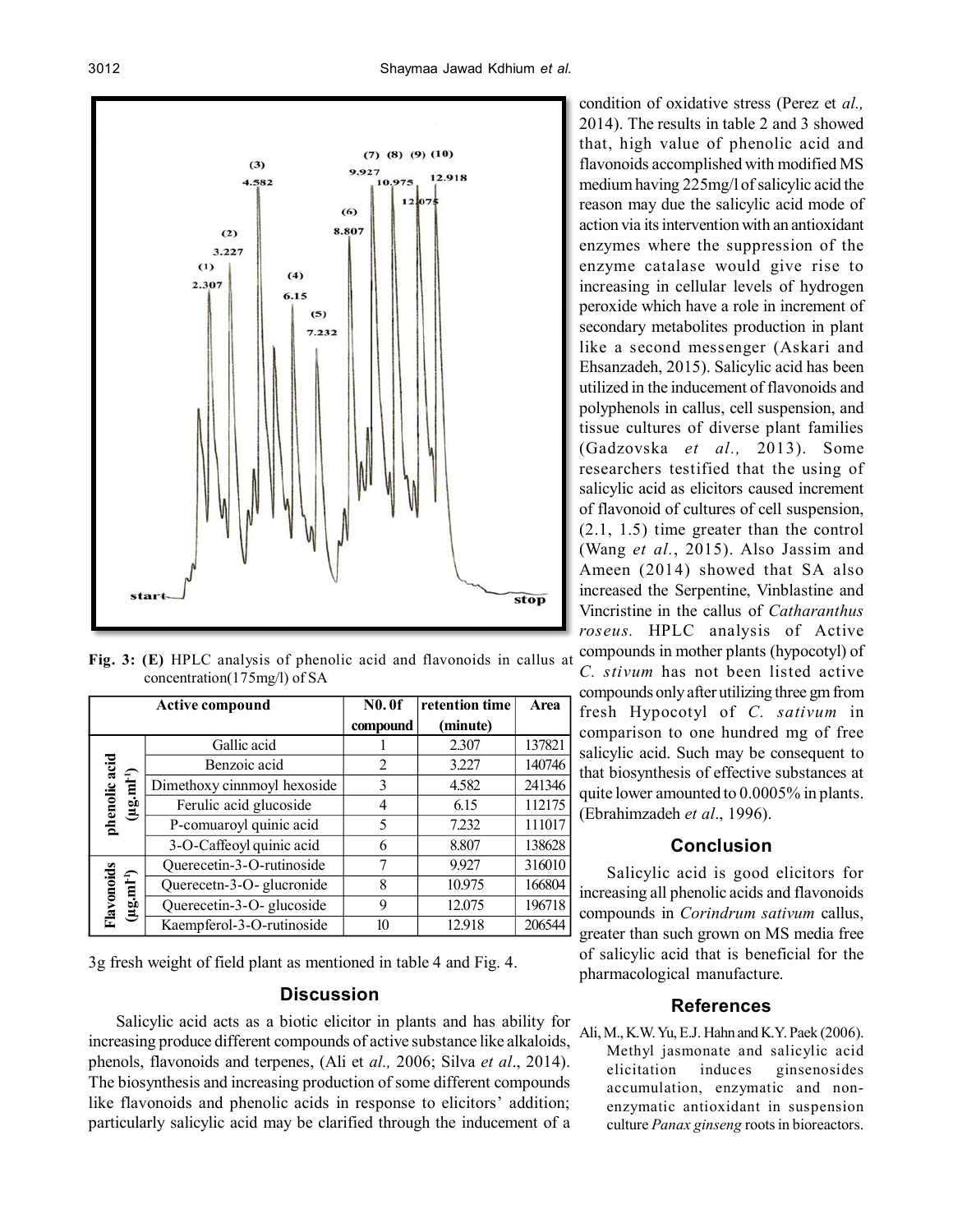

**Fig. 3: (F)** HPLC analysis of phenolic acid and flavonoids in callus at concentration(225mg/l) of SA

|                               | <b>Active compound</b>      |                | retention time | Area   |
|-------------------------------|-----------------------------|----------------|----------------|--------|
|                               |                             | compound       | (minute)       |        |
|                               | Gallic acid                 |                | 2.302          | 150707 |
|                               | Benzoic acid                | $\mathfrak{D}$ | 3.232          | 147190 |
|                               | Dimethoxy cinnmoyl hexoside | 3              | 4.563          | 253403 |
| phenolic acid<br>$(\mu g.m1)$ | Ferulic acid glucoside      | 4              | 6.133          | 113521 |
|                               | P-comuaroyl quinic acid     | 5              | 7.208          | 158727 |
|                               | 3-O-Caffeoyl quinic acid    | 6              | 8.81           | 163780 |
|                               | Querecetin-3-O-rutinoside   | 7              | 9.88           | 369679 |
|                               | Querecetn-3-O-glucronide    | 8              | 10.925         | 273023 |
| Flavonoids<br>$(\mu g.m1)$    | Querecetin-3-O- glucoside   | 9              | 12.068         | 283923 |
|                               | Kaempferol-3-O-rutinoside   | 10             | 12.898         | 252029 |

*Plant Cell Rep.,* **25(6):** 613-620.

- Al-Snafi, A.E. (2016). A Review on Chemical Constituents and Pharmacological Activities of *Coriandrum sativum. International Organization of Scientific Research Journal of Pharmacy,* **6(7):** 17-42.
- Araybi, M. N. Nasr, J. Soorni and D. Sadhu (2016). Enhanced accumulation of scopoletin in cell suspension culture of *Spilanthes acmella* Murr. using precursor feeding. *Braz. Arch. of Biol. and Technol.,* **59:** 1-7.
- Askari, E. and P. Ehsanzadeh (2015). Drought stress mitigation by foliar application of salicylic acid and their interactive effects on physiological characteristics of fennel (*Foeniculum vulgare* Mill.) genotypes. *Acta. Physiol. Plant.,* **37(4):** 1- 14.
- Budhiraja, R.P. (2004). Separation Chemistry. New Age International Ltd, ublishers, New Delhi, pp.171.239.
- Chaichana, N. and S. Dheeranupattana (2012). Effect of methyl jasmonate and salicylic acid on alkaloid production from *in vitro* culture of *Stemona sp. Inter. J. of Biosci. Bioche. and Bioinform,* **2(3):** 146-150.
- Ebrahimzadeh, H., A. Ataei-Azimi and M. Noori-Daloi (1996). The distribution of indole alkaloids in different organs of *Catharanthus roseus* L.G. Don. (*Vinca rose* L.). *Daru. J. Sch. Pharm.,* **6(1):** 11-24.
- Gadzovska, S., S. Maury, A. Delaunay, M. Spasenoski, D. Hagège, D. Courtois

and C. Joseph (2013). The influence of salicylic acid elicitation of shoots, callus, and cell suspension cultures on production of naphtodianthrones and phenylpropanoids in *Hypericum perforatum* L., *Plant Cell Tissue organ Cult., (PCTOC)* **113:** 25–39.

- Giri, C.C. and M. Zaheer (2016). Chemical elicitors versus secondary metabolite production in vitro using plant cell, tissue and organ cultures: recent trends and a sky eye view appraisal. *Plant Cell Tis Cult.,* **126:** 1-18.
- Gorni, P.H. and A.C. Pacheco (2016). Growth promotion and elicitor activity of salicylic acid on *Achillea millefolium* L. *African Journal of Biotechnology, Kenya,* **15(16):** 657-665.
- Jassim, E.H. and S.K.M. Ameen (2014). Influence of L-Tryptophan and salicylic acid on secondary metabolites production from leaves induced callus of *Catharanthus roseus* L.G. Don in vitro. *Jornal of Biotechnology Research Center,* **8(2):** 35- 43.
- Perez, MGF., NER. Guzmán, EMS. Silva, GL. Piña and RR. Camacho (2014). Effect of chemical elicitors on peppermint (*Mentha piperita*) plants and their impact on the metabolite profile and antioxidant capacity of resulting infusions. *Food Chem.,* **156:** 273-278.
- Perez-Alonso, N.L., F.A. Labrada, A.C. Pérez, A.P. Pérez, R. Sosa and A. Mollineda (2014). Estimulación de cardenólidos en brotes de *Digitalis purpurea* L. cultivados in vitro mediante elicitores. *Rev. Colomb. Biotecnol.,* **16(1):** 51-61.
- Rezaei, A., F. Ghanati and M.A. Dehaghi (2011). Stimulation of taxol production by combined salicylic acid elicitation and sonication in Taxus baccata cell culture, *Int. Conf. Life Sci. Technol.,* **3:** 193-197.
- SAS. (2012). Statistical Analysis System, User's Guide. Statistical. Version 9.1<sup>th</sup> ed. SAS. Inst. Inc. Cary. N.C. USA.
- Saxena, S.N., Y.K. Sharma, S.S. Rathore, K.K. Singh, P. Barnwal and R. Saxena (2015). Effect of cryogenic grinding on volatile oil, oleoresin content and antioxidant properties of coriander (*Coriandrum sativum* L.) genotypes. *Journal of Food Science*